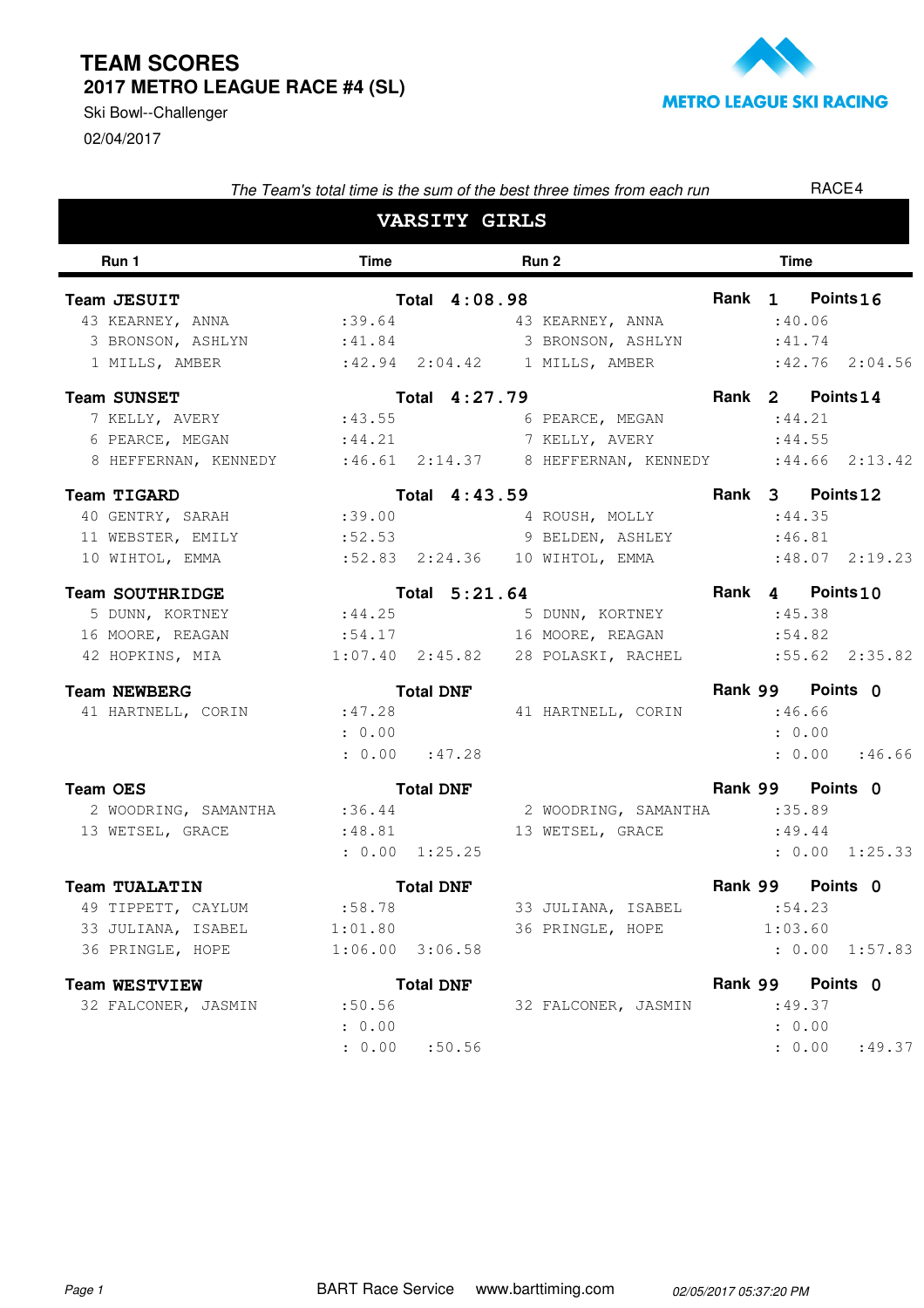## **TEAM SCORES 2017 METRO LEAGUE RACE #4 (SL)**

02/04/2017 Ski Bowl--Challenger



| The Team's total time is the sum of the best three times from each run                                                                                |                                      |               |                                                                           |             | RACE4                                  |                    |  |  |
|-------------------------------------------------------------------------------------------------------------------------------------------------------|--------------------------------------|---------------|---------------------------------------------------------------------------|-------------|----------------------------------------|--------------------|--|--|
| <b>VARSITY BOYS</b>                                                                                                                                   |                                      |               |                                                                           |             |                                        |                    |  |  |
| Run 1                                                                                                                                                 | Time                                 |               | Run 2                                                                     |             | <b>Time</b>                            |                    |  |  |
| Team JESUIT<br>1 KEARNEY, AIDAN :36.57<br>69 MILLS, HAYDEN :37.93 1 KEARNEY, AIDAN                                                                    |                                      | Total 3:50.03 | 2 UEECK, BRIDGER                                                          |             | Rank 1 Points 16<br>: 38.26<br>: 38.33 | $:40.80$ 1:57.39   |  |  |
| <b>Team SUNSET</b><br>7 PARTCH, KEATON : 40.62<br>6 ZUPANCIC, CAMERON : 42.14<br>33 FREEBORN, PAUL : 45.31 2:08.07 29 PEDEN, JACKSON                  |                                      | Total 4:22.68 | 7 PARTCH, KEATON<br>6 ZUPANCIC, CAMERON                                   |             | Rank 2 Points 14<br>:41.42<br>:44.03   | $:49.16$ $2:14.61$ |  |  |
| <b>Team OES</b><br>77 SHANNO, HUGH<br>18 MCVAY, ALEXANDER :44.60<br>10 CHANG, EVAN                                                                    | : 42.47                              | Total 4:33.19 | 77 SHANNO, HUGH<br>10 CHANG, EVAN<br>$:47.45$ $2:14.52$ 75 ROBERTS, IAN   |             | Rank 3 Points 12<br>:41.26<br>:47.32   | $:50.09$ 2:18.67   |  |  |
| <b>Team TIGARD</b><br>80 WARGO, LUCAS :46.46<br>12 RAHAL-ARABI, NOUR : 47.12 80 WARGO, LUCAS                                                          |                                      | Total 4:36.34 | 9 BARLOW, RYAN                                                            |             | Rank 4 Points10<br>:41.72<br>:46.00    | $:46.46$ $2:14.18$ |  |  |
| <b>Team SOUTHRIDGE</b><br>3 ROBINSON, KENNETH : 39.64<br>49 CRISTUREAN, DENIS :51.72<br>20 ZHENG, MATTHEW :53.50 2:24.86 49 CRISTUREAN, DENIS         |                                      | Total 4:45.60 | 3 ROBINSON, KENNETH<br>20 ZHENG, MATTHEW                                  |             | Rank 5 Points 8<br>:41.01<br>:49.68    | $:50.05$ 2:20.74   |  |  |
| <b>Team BEAVERTON</b><br>4 HALLQUIST, GARRETT : 48.37 4 HALLQUIST, GARRETT<br>68 KROKUM, KEENAN<br>23 MARTIN, CONNOR :53.73 2:34.95 68 KROKUM, KEENAN |                                      |               | Total 5:03.83<br>:52.85 17 OLDHAM, RYAN                                   | <b>Rank</b> | 6 Points 6<br>:41.55<br>:52.64         | $:54.69$ $2:28.88$ |  |  |
| <b>Team TUALATIN</b><br>65 JOST, JEFFREY :48.92<br>50 DEPP, KAI                                                                                       |                                      | Total 5:10.79 | 65 JOST, JEFFREY<br>:51.29  2:30.51  52  JORDAN, TAYLOR  1:02.50  2:40.28 |             | Rank 7 Points 4<br>:47.93<br>:49.85    |                    |  |  |
| <b>Team NEWBERG</b><br>39 PASSMORE, JOSHUA :47.24<br>56 WALLS, DAWSON<br>62 DEATS, LIAM                                                               | :57.21                               | Total 5:27.48 | 38 EIDE, STERLING<br>62 DEATS, LIAM                                       |             | Rank 8 Points 2<br>:52.84<br>: 53.79   | $:57.61$ $2:44.24$ |  |  |
| <b>Team GLENCOE</b><br>11 BULLIS, RYKER :47.75<br>84 CALLIES, ELLEOTT :54.22                                                                          | <b>Total DNF</b><br>: 0.00 1:41.97   |               | 11 BULLIS, RYKER<br>84 CALLIES, ELLEOTT                                   |             | Rank 99 Points 0<br>:46.01<br>:52.25   | : 0.00 1:38.26     |  |  |
| <b>Team VALOR</b><br>66 KENNISTON, GABRIEL                                                                                                            | <b>Total DNF</b><br>:49.79<br>: 0.00 |               |                                                                           |             | Rank 99 Points 0<br>: 0.00<br>: 0.00   |                    |  |  |

Page 2 BART Race Service www.barttiming.com 02/05/2017 05:37:20 PM

: 0.00 :49.79

: 49.79 : 0.00 : 0.00